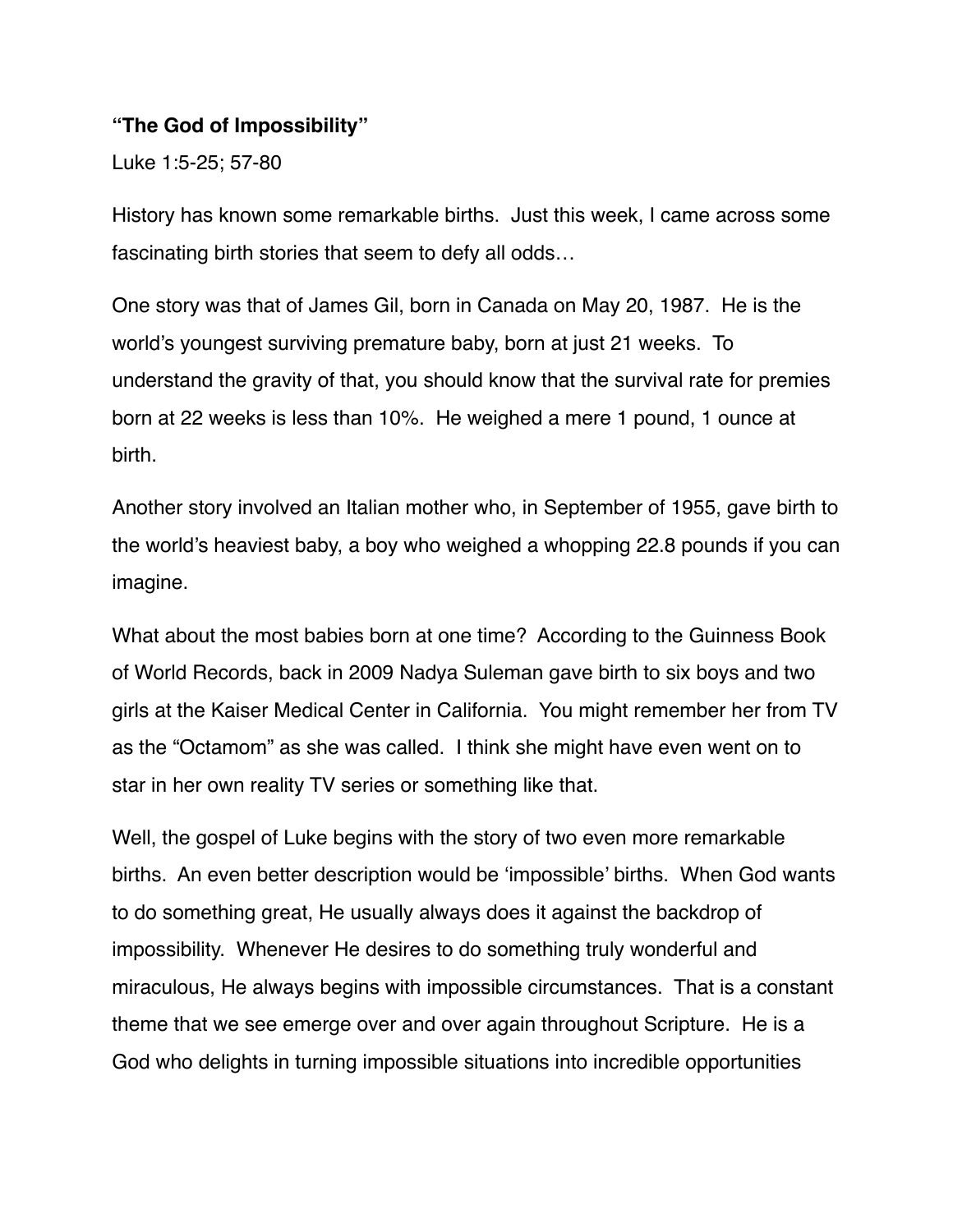that illustrate His steadfast love for us. He never makes a promise that He does not intend to keep, though He doesn't often work according to our schedule.

**Lamentations 3:22-24—"The steadfast love of the Lord never ceases; His mercies never come to an end; they are new every morning; great is Your faithfulness. 'The Lord is my portion,' says my soul, 'therefore I will hope in Him.'"**

The passage goes on to say that "the Lord is good to those who wait for Him, to the soul who seeks Him. It is good that one should wait quietly for the salvation of the Lord."

That's where Luke begins his story. The faithful in Israel had been waiting quietly for the Lord's salvation. They were in what seemed to be an impenetrable darkness, but it was the thick darkness that was just before the dawn. God was about to break into human history once more and fulfill the promises that He had made to His people.

And so for just a few minutes this morning, I want to show you from this text how our God is indeed the God of the impossible.

Notice that verse 5 begins in this way, that it was "In the days of Herod, king of Judea." To those who were living in that particular time, it would be similar to saying to those who lived in Europe in the 1940's, "It was in the days of Adolph Hitler, the Fuher of Germany." Luke takes us all the way back to the dawn of the first century, a time of political turmoil, oppression, and compromise in Israel. His story of Christ begins before the choirs of angels, the arrival of shepherds, or the story of Mary and Joseph. It begins with an elderly couple who were among the priestly family of Israel—Zechariah and Elizabeth.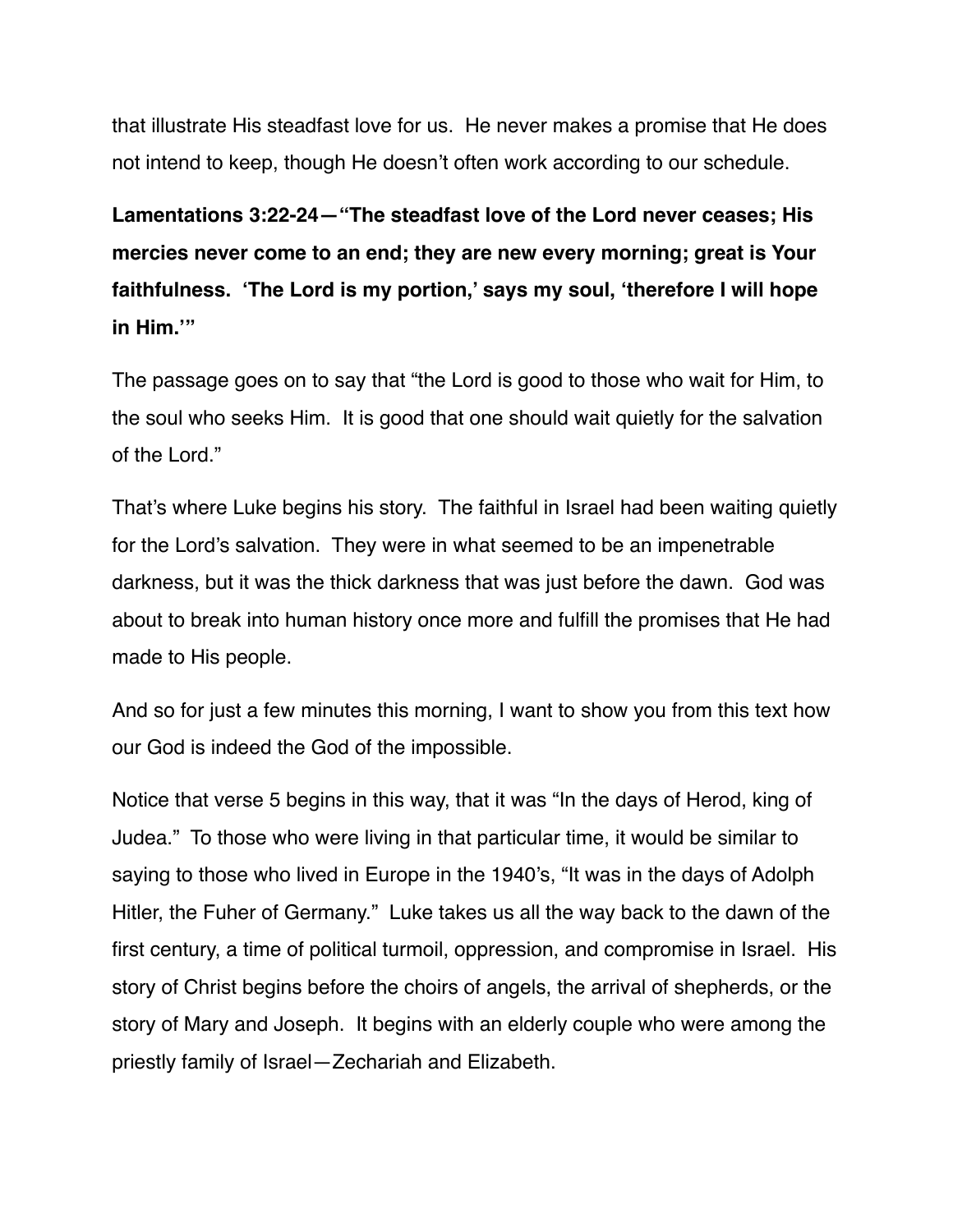Their story is significant because of something that had been foretold some 400 years before through a prophecy that served as the last promise of the Old Testament. The Lord had promised:

**Malachi 4:5-6—"Behold, I will send you Elijah the prophet before the great and awesome day of the Lord comes. And he will turn the hearts of fathers to their children and the hearts of children to their fathers, lest I come and strike the land with a decree of utter destruction."**

And that is how the Old Testament concludes. It begins with a curse and it ends with a curse. It is this idea that the stage has been set, but the plot is still unresolved. There is a period of some 400 hundred years where Israel is without a prophetic voice. It is a period of divine intermission. All of the promises that God had made to His people were yet to be fulfilled—such as the promise that Abraham would have descendants as numerous as the sand on the seashore, the promise that David's son would be on the throne.

A remnant of Israel had returned to the Promised Land after years in captivity, but things were never quite the same. Jerusalem was still under foreign power. Some who were zealous even began to rebuild the temple, but it was a mere shadow of its former glory under Solomon. God's presence never came to dwell within it like He had before.

During the time between the testaments, a lot of history transpired. Alexander's Greek empire became divided up among his four generals, and it wasn't long before the whole world was under Roman rule, including Judea. To oversee their territories, the Romans would often put men in charge who proved loyal to Roman causes, men who could be bribed and bought and who sought political power. In 37 B.C., Rome had come to rule Jerusalem through a puppet leader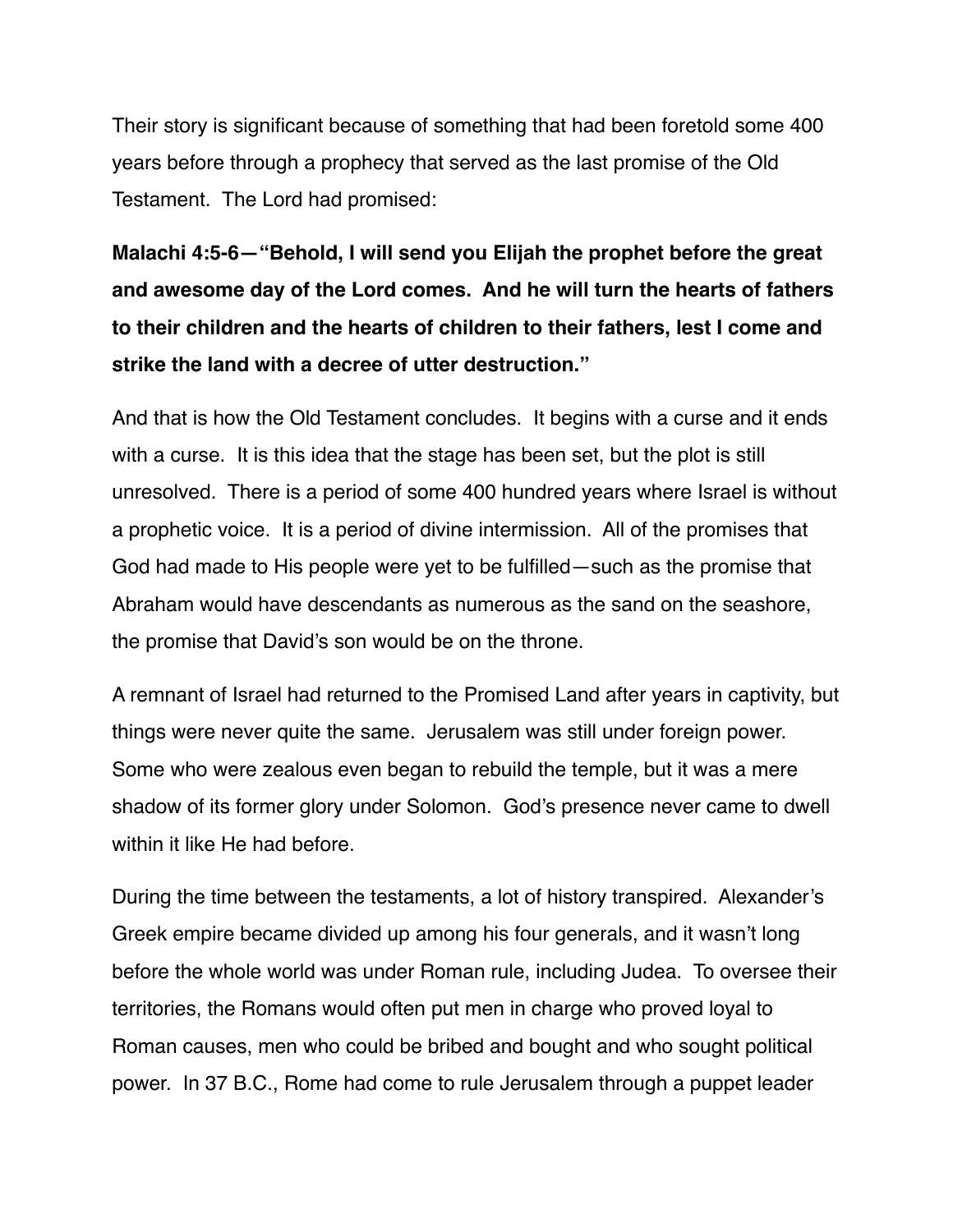known as Herod the Great. Herod was an Idumean (Edomite) which meant that he was a descendant of Esau. God's covenant had been established with Jacob, and Israel's throne was promised to one of his rightful legal descendants, which meant that Herod was a usurper. He tried to win Jewish favor through his expensive building projects, most notably of which was his elaborate renovations of the temple in Jerusalem. Herod's temple was one of the wonders of the ancient world.

Herod was also a suspicious and insecure man, and he jealously guarded the illgotten title that Rome had given to him, "King of the Jews." He killed anyone who challenged his claim, even if that meant killing members of his own family. In Matthew, he is visited by the wise men who came looking for "one who has been born king of the Jews." In response, Herod had all of the male infants in Bethlehem slaughtered so as to not be threatened. Once ancient Roman historian even said:

**Macrobius Theodosius***—"When Caesar Augustus heard that Herod king of the Jews had ordered boys in Syria under the age of two years to be put to death and that the king's son was among those killed, he said, 'I'd rather be Herod's pig than Herod's son!'"*

And so Luke's orderly account of the life and ministry of Jesus begins with a very dark cultural context. It seemed impossible that the Messiah and God's promised salvation was anywhere near the horizon. This ought to encourage you and me because it isn't circumstances that determine our hope, but a sovereign God who controls them.

Our God is the God of the impossible. From the text, let me point out a few ways in which we see this to be true: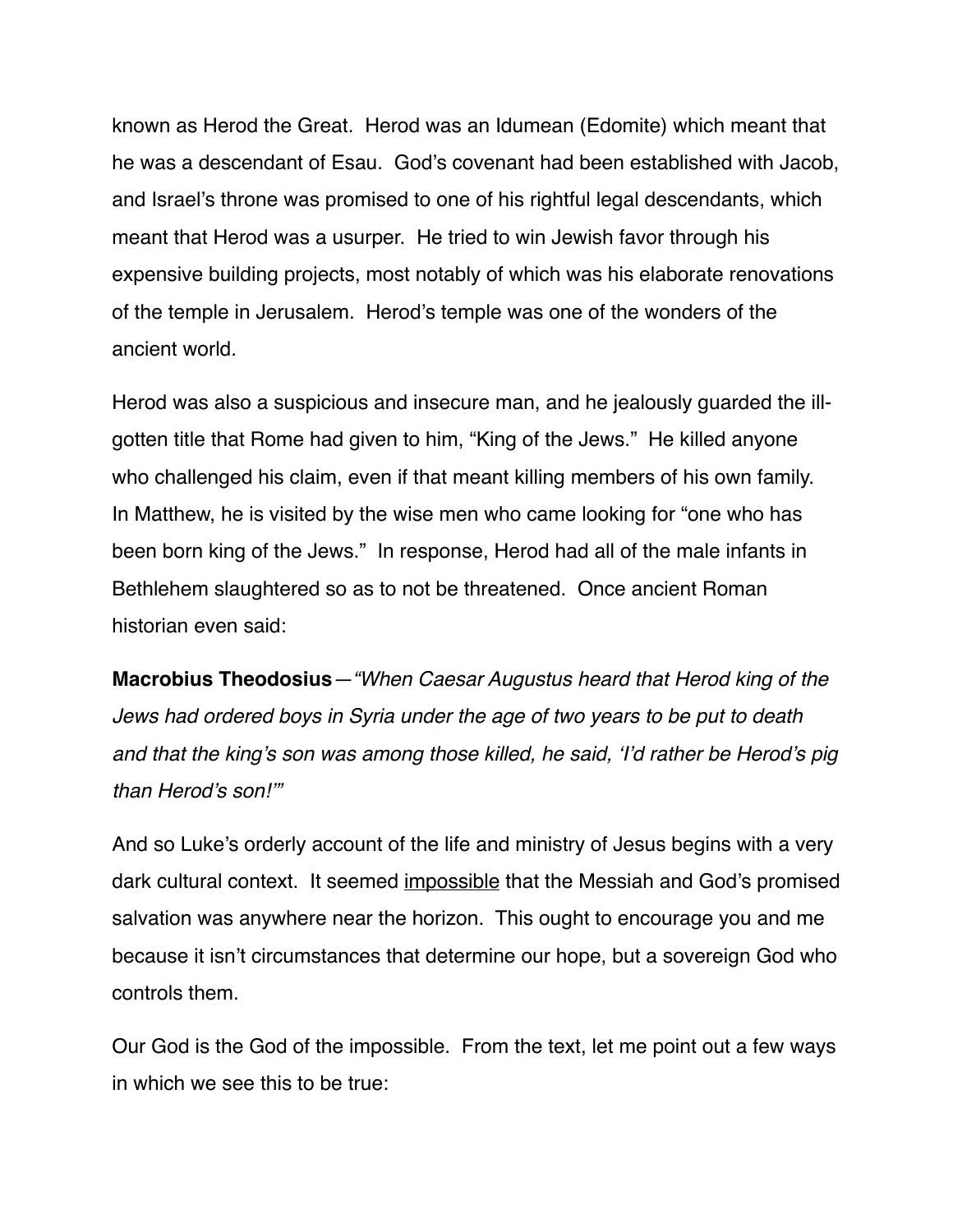#### **1. The PAIN of a barren couple (1:5-7)**

*"In the days of Herod, king of Judea, there was a priest named Zechariah, of the division of Abijah. And he had a wife from the daughters of Aaron, and her name was Elizabeth. And they were both righteous before God, walking blamelessly in all the commandments and statutes of the Lord. But they had no child, because Elizabeth was barren, and both were advanced in years."*

In many ways, the story of Israel up until this point seems to mirror that of Zechariah and Elizabeth. Just as Israel was without a true King, they had no child. Just as Israel was in a hopeless situation, they were advanced in years and beyond the age of having children.

We're told in verse 5 that Zechariah was a priest according to the division of Abijah. According to 1 Chronicles, there were 24 divisions of priests, each of which took turns ministering in the temple. They would perform routine duties for a week at a time, and the division of Abijah was eighth in the rotation. Not only was Zechariah from the priestly line, but notice that his wife was as well. She was from the daughters of Aaron.

Notice what Luke says about their personal character. In contrast to Herod whom history has described as being a ruthless man, verse 6 says that they were both righteous before God.

**"Righteous"***—upright; notice that they are describe as being righteous 'before' God or in the sight of God* 

Their righteous character wasn't merely surface level. It was not for the sake of appearance like it was among so many others in religious circles. They were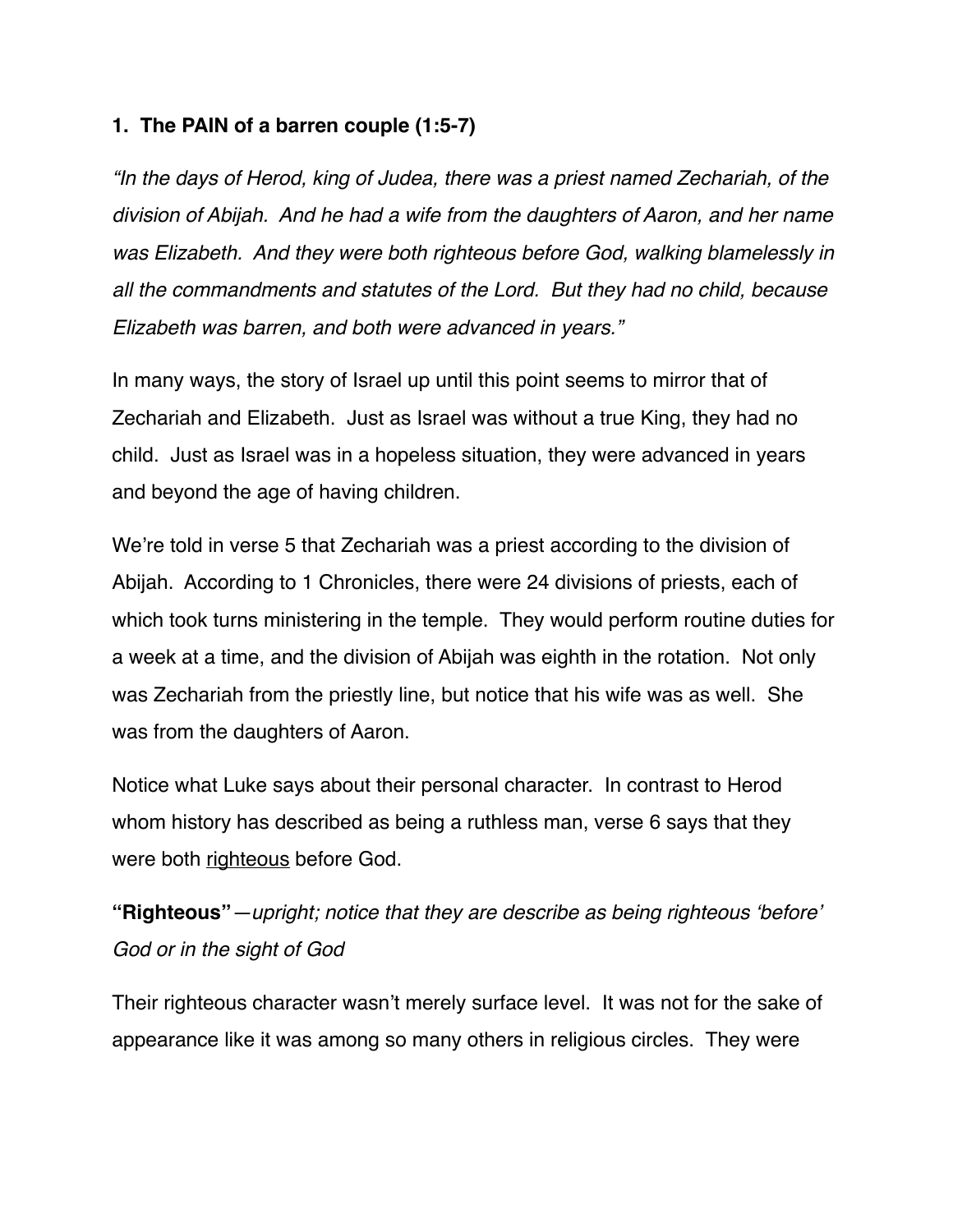righteous in the Lord's sight, which meant that He had declared them to be righteous. This is only possible through faith!

Not only does Luke describe them as being righteous in the Lord's sight, but notice also that he says they walked 'blamelessly' before Him in all the commandments and statutes of the Lord.

**"Blamelessly"***—doesn't mean that they were perfect; it simply means they were without accusation*

Here we are presented with a righteous couple who loved the Lord and are committed to His Word. And yet notice that they were not without their own personal pain—verse 7 says *"they had no child because Elizabeth was barren, and they were both well advanced in years."*

Just because you are righteous does not mean that you are exempt from pain. This undermines the false ideas that are at the heart of so much of the 'prosperity gospel.'

Jewish thought at the time held that childlessness was an indication of God's displeasure. To be barren was one of the most difficult social stigmas that a person could carry. It was a source of cultural shame, not to mention the deep personal sorrow that infertility often caused. And when you add on top of this the fact that both of them were advanced in years, pregnancy was simply out of the question. Their situation was bleak and hope seemed out of reach.

Yet it was against this hopeless backdrop that a ray of light penetrated the darkness of night.

That's often how it is in our lives, isn't it? I'm sure you have felt the pain of some hopeless and impossible situation or circumstance. All of us have been there.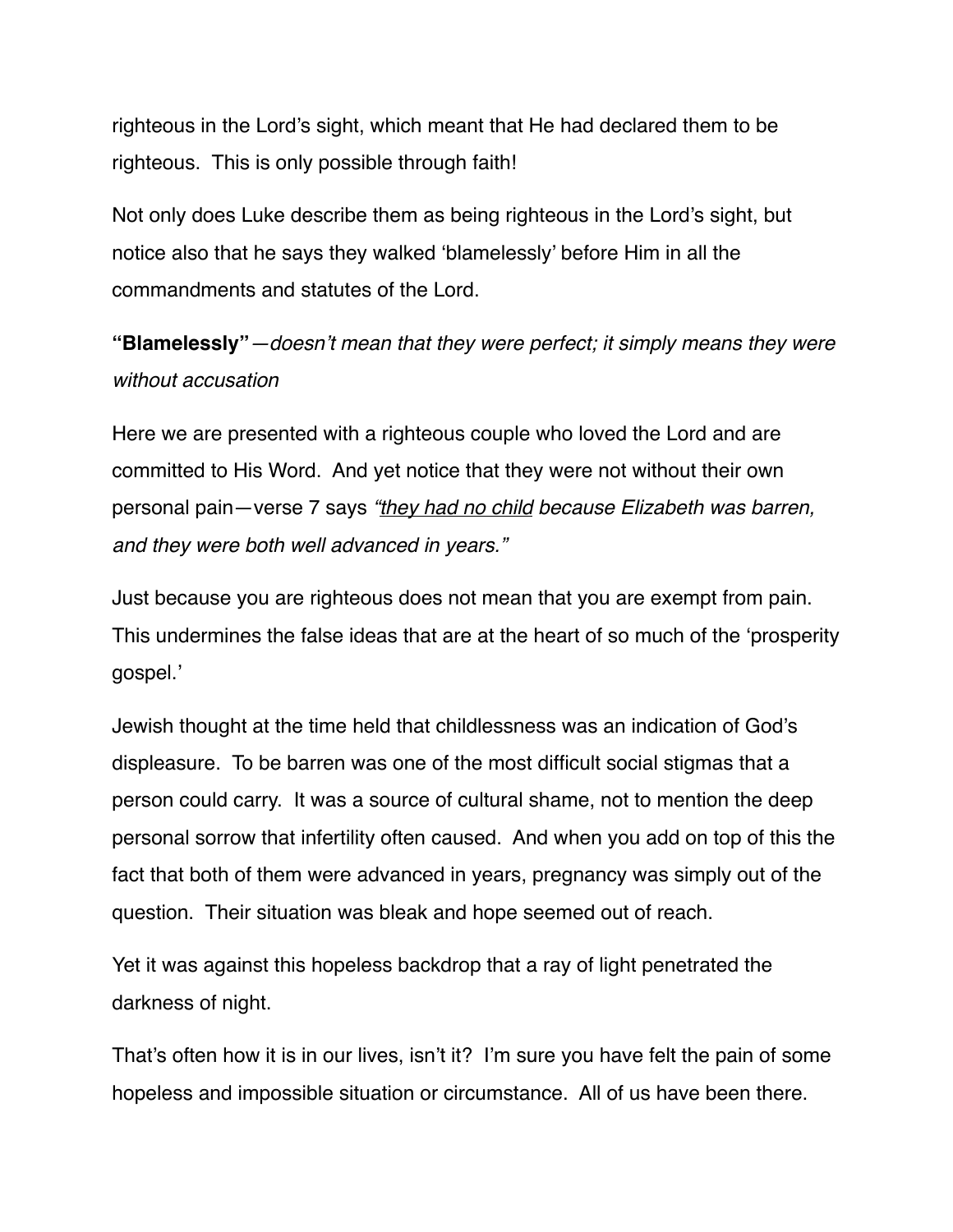Maybe you've felt powerless to change in some area. Maybe there is a problem that seems impossible to get past, like some glaring obstacle that is always staring you in the face.

The mention of Zechariah and Elizabeth's childlessness and the fact they were both past childbearing age only points to the human impossibility of their situation. Maybe Luke assumed that his readers would recall similar situations from redemptive history in which God blessed the barren with a son who would fulfill some divine task.

I think about what the Bible says concerning Abraham. Both he and Sarah were childless, even though God had made a promise to Abraham that he would be the father of many nations. God even changed his name from 'Abram' to 'Abraham' to reflect that promise.

He and Sarah were well past the childbearing age. A son in their old age seemed impossible. It was a promise that Abraham had to receive by faith.

**Romans 4:18—"In hope he believed against hope, that he should become the father of many nations, as he had been told, 'So shall your offspring be.'"**

It says he didn't weaken in faith when he took his body into account, which was as good as dead since he was nearly 100 years old. Nor did he weaken in his faith when he considered Sarah's barrenness.

**Romans 4:20-21—"No unbelief made him waver concerning the promise of God, but he grew strong in his faith as he gave glory to God, fully convinced that God was able to do what He had promised."**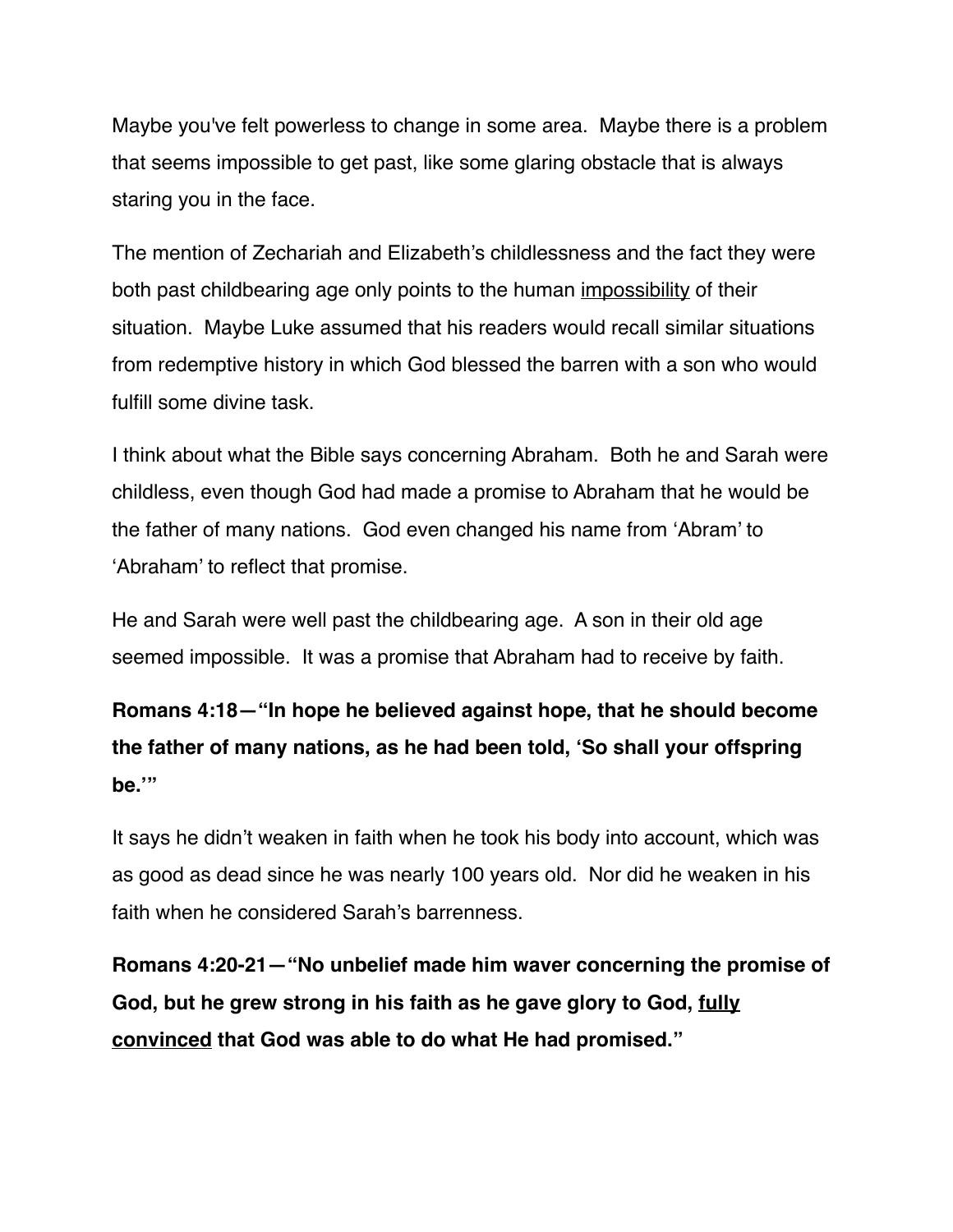That's why Abraham is an example of what it means to be justified through faith. He believed God and it was credited to him as righteousness. Just as Abraham believed the promise of God, so also must we. Only those who believe that Christ died for their sins and that He was raised from the dead are truly made righteous.

### **2. The PROMISE of a special child (1:8-17)**

*"Now while he was serving as priest before God when his division was on duty, according to the custom of the priesthood, he was chosen by lot to enter the temple of the Lord and burn incense. And the whole multitude of the people were praying outside at the hour of incense."*

At this point in Israel's history, there were so many priests that they all couldn't serve in the temple at the same time. To determine which priests would fulfill each role, they would cast lots.

It just so happened that Zechariah was chosen to offer up the incense in the holy chamber. It wasn't by accident, nor was it coincidence.

# **Proverbs 16:33—"The lot is cast into the lap, but its every decision is from the Lord."**

God was providentially arranging the circumstances of Zechariah's life. No such thing as fate or happenstance with God!

To be the priest selected for the incense offering was a once-in-a lifetime opportunity. It would be the one and only time he would have this high honor. What did it involve?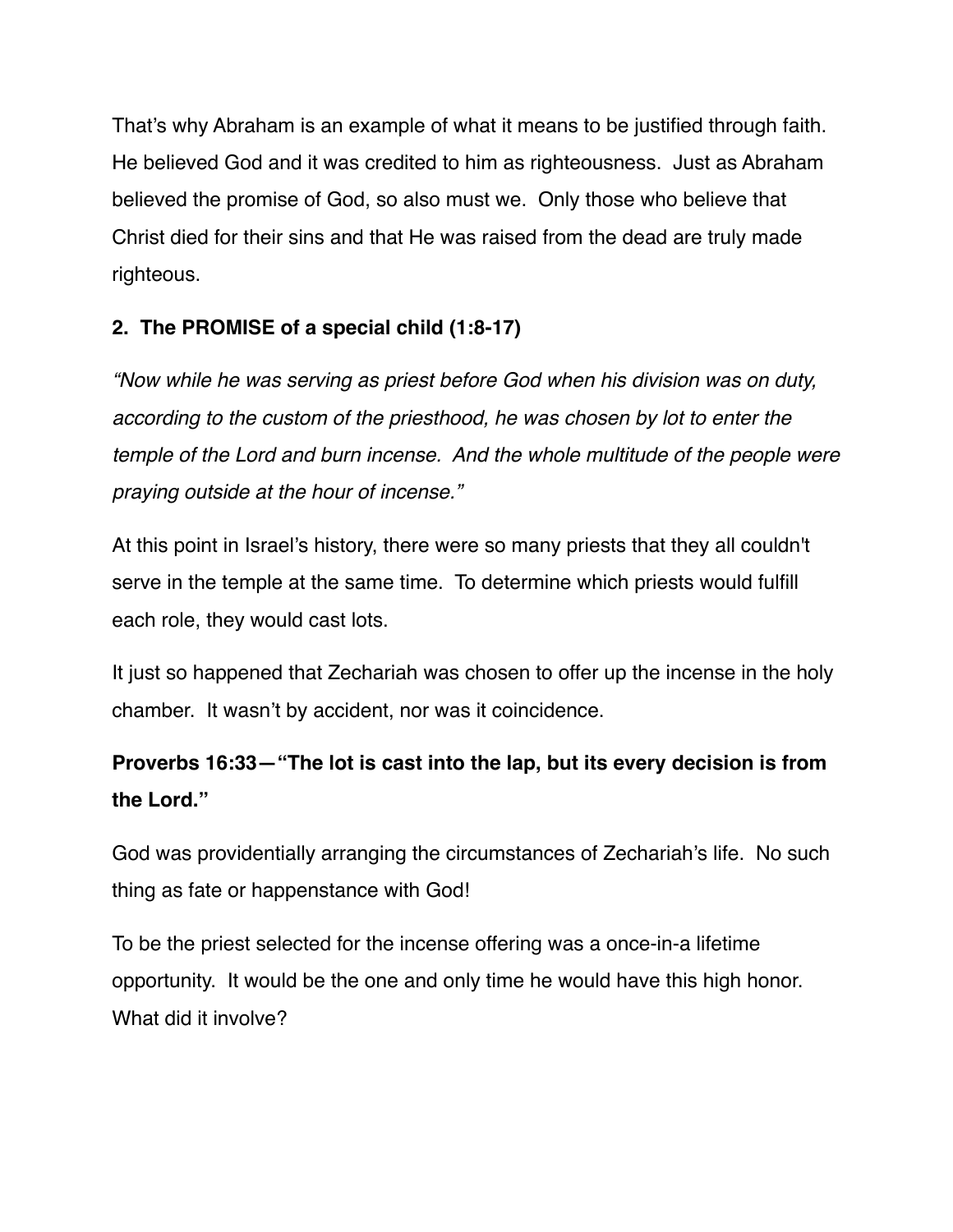The priest who was selected for this duty would enter the holy place. Exodus 30 says that the priest would then trim the wicks on the lampstand and also burn incense on the altar that was in front of the veil before the holy of holies.

This happened twice a day, once in the morning and then in the evening. As the priest offered the incense on the altar, he would pray, as would all of the worshipers who were gathered together on the outside.

As he was faithfully discharging his duties, verse 11 says:

*"And there appeared to him an angel of the Lord standing on the right side of the altar of incense. And Zechariah was troubled when he saw him, and fear fell upon him."* 

It was something totally unexpected. One minute, he's simply carrying out his responsibilities in the silence of the chamber, and the next minute he senses that he's not alone.

#### **"Troubled"***—word means shaken or terrified*

Go back through the Bible and pay attention to how every time an angel appeared to someone, it provoked this same type of response. It was an encounter with a heavenly being, which always left the person feeling small in comparison. Verse 19 says that the angel is Gabriel.

Notice in verses 13-17 what the angel has to say:

*"But the angel said to him, 'Do not be afraid, Zechariah, for your prayer has been heard, and your wife Elizabeth will bear you a son, and you shall call his name John. And you will have joy and gladness, and many will rejoice at his birth, for he will be great before the Lord. And he must not drink wine or strong drink, and he will be filled with the Holy Spirit, even from his mother's womb. And he will*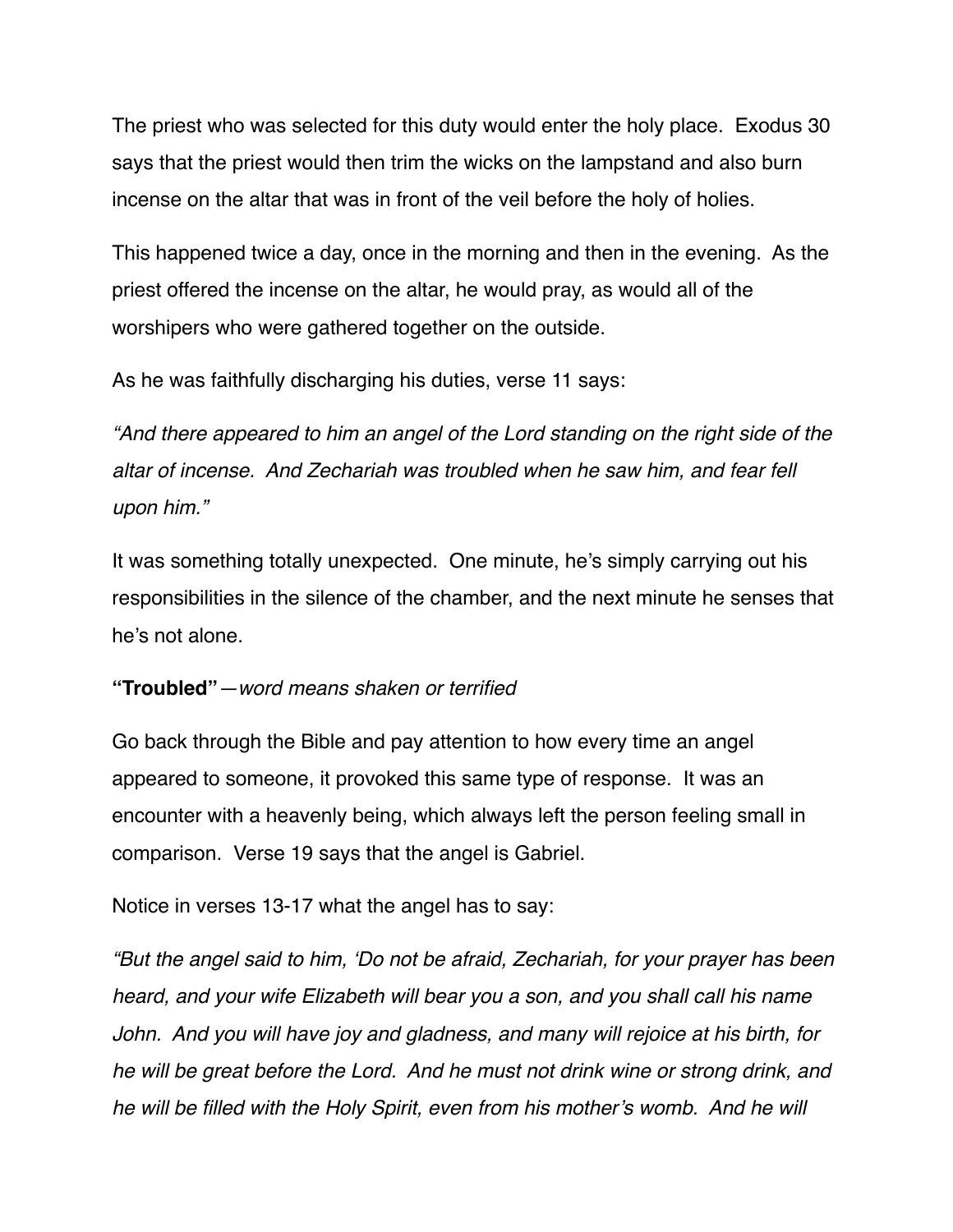*turn many of the children of Israel to the Lord their God, and he will go before Him in the spirit and power of Elijah, to turn the hearts of the fathers to the children, and the disobedient to the wisdom of the just, to make ready for the Lord a people prepared."*

It marked the first time that God had sent word through one of His messengers in more than 400 years. Zechariah is told that his prayer has been heard. What had he been praying for? No doubt he and Elizabeth had begged God for a child for many years. But more than that, as the priest would apply the incense to the altar, he would also at the same time offer up a prayer of salvation.

The angel is giving Zechariah the confirmation that God is about to break through the scene, and that he and his wife had a key role to play involving a son that would be born to them in their old age.

#### **"John"***—the Lord is gracious*

The birth of John would mark a turning point in redemptive history. Zechariah and Elizabeth are chosen to give birth to the very one who would announce the coming of the Messiah. John wouldn't be the Savior, but he would be the one who would serve as His forerunner.

The angel tells Zechariah that several things would be true of John:

- **•** He will be a cause for rejoicing (v. 14)
- **•** He will be great before the Lord (v. 15a)
- **•** He will not drink wine or strong drink (v. 15b)
- **•** He will be filled with the Holy Spirit (v. 15c)
- **•** He will turn many to the Lord (v. 16)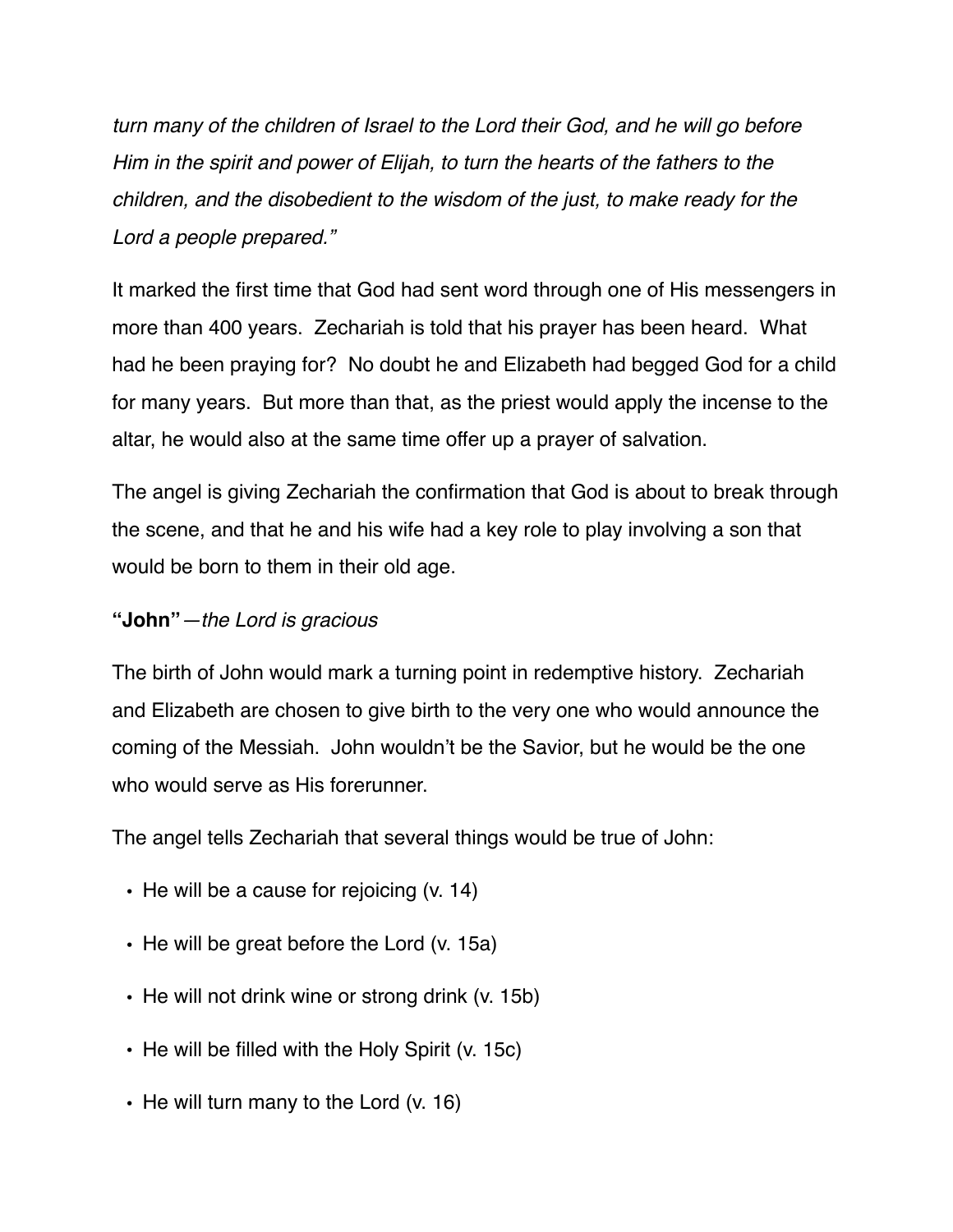**•** He will go before the Lord in the spirit of Elijah (v. 17)

John would have a unique ministry in that he would be the one chosen by God to herald the arrival of God's own Son. After 400 years, God's voice was heard once again!

Waiting on God to move isn't always easy. We are all too prone to become impatient. We often confuse God's delays with God's denials. God always works on His own schedule and not ours. He doesn't leave us in the dark, however, for He always gives us a promise that we can count on and place our confidence in.

### **3. The PROBLEM of an unbelieving heart (1:18-25)**

*"And Zechariah said to the angel, 'How shall I know this? For I am an old man, and my wife is advanced in years.' And the angel answered him, 'I am Gabriel. I stand in the presence of God, and I was sent to speak to you and to bring you this good news. And behold, you will be silent and unable to speak until the day that these things take place, because you did not believe my words, which will be fulfilled in their time.'"*

If an angel showed up to tell you that you were going to have a child, you would think that you'd believe what he had to say. Instead of receiving the angel's announcement in humble gratitude, notice how Zechariah's fear turns to skepticism. He is given a promise, but he asks for proof.

Asking for a sign wasn't something totally uncommon or out of the ordinary. You can find plenty of examples in the Bible of those who asked God for a sign:

- Moses (Exodus 4:1-17)
- Gideon (Judges 6:36-40)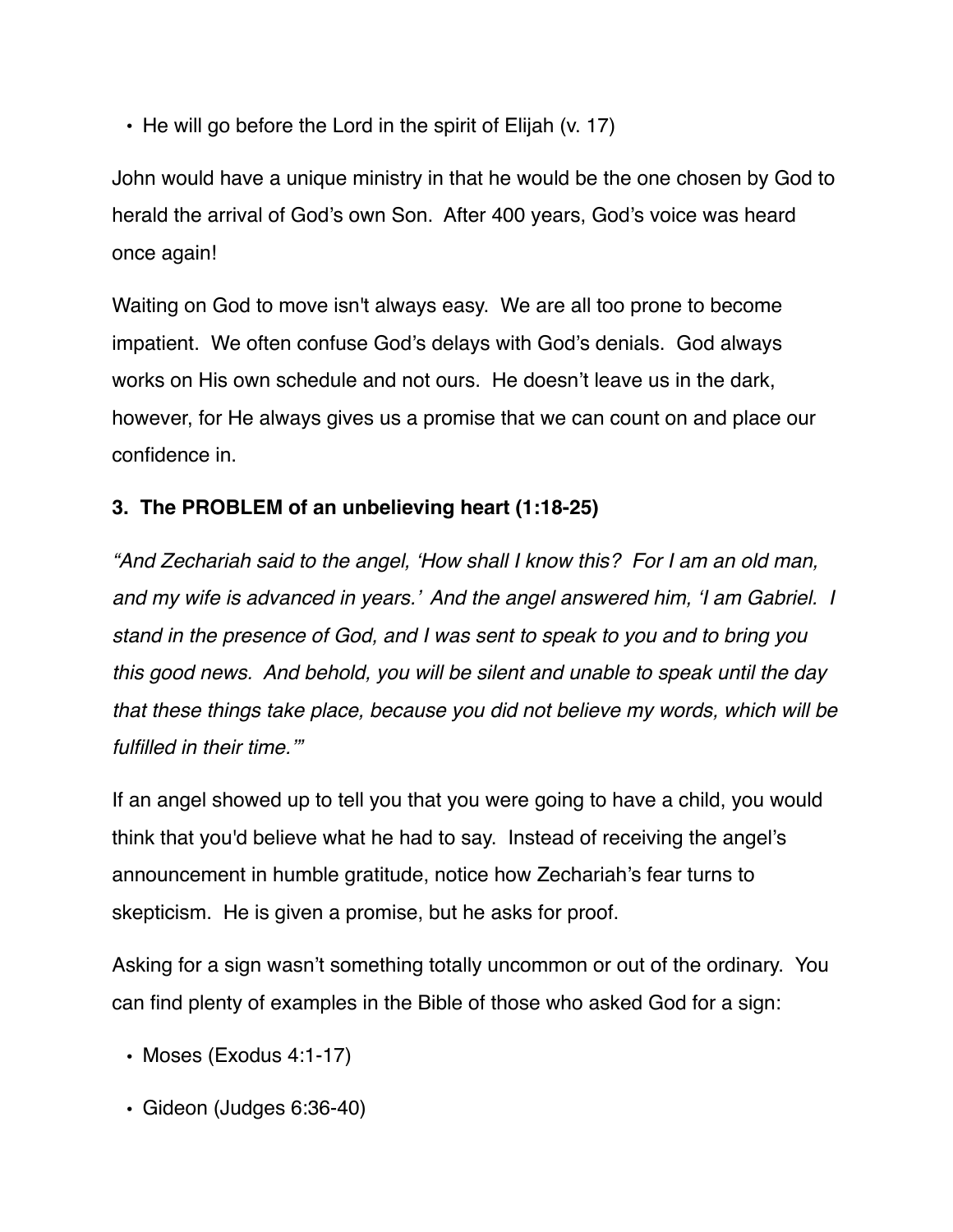• Hezekiah (2 Kings 20:8-9)

Zechariah didn't need a sign because the word that the angel gave him was sufficient. It was a miraculous and stupendous event that he of all people should have welcomed in faith.

The scribes and the Pharisees were guilty of wanting to see a 'sign' from Jesus to prove He was the Messiah…as if His miracles and His authority was not enough.

And how did He respond?

## **Matthew 12:39—"An evil and adulterous generation seeks for a sign, but no sign will be given to it except the sign of the prophet Jonah."**

In other words, they didn't need a sign when they had the Savior. And neither did Zechariah. He didn't need proof when had a promise. Rather than trusting in the divine promise, Zechariah immediately begins to think of himself. He can't get past both he and Elizabeth's age. It all just seemed too farfetched for him to wrap his mind around.

Unbelief is by default the natural disposition of humanity.

Belief in God isn't something that comes natural to us, and that's why faith is a gift from Him. In His grace, God has to rescue us from our unbelief. Faith comes by hearing, and hearing by the Word of God. The Spirit of God takes the Word of God and generates faith in a person's heart.

Every single sin has unbelief as its ultimate source. It was through Adam's unbelief that sin entered the world. It was unbelief that led to the destruction of the world in Noah's day. It was unbelief that resulted in Israel's captivity. It was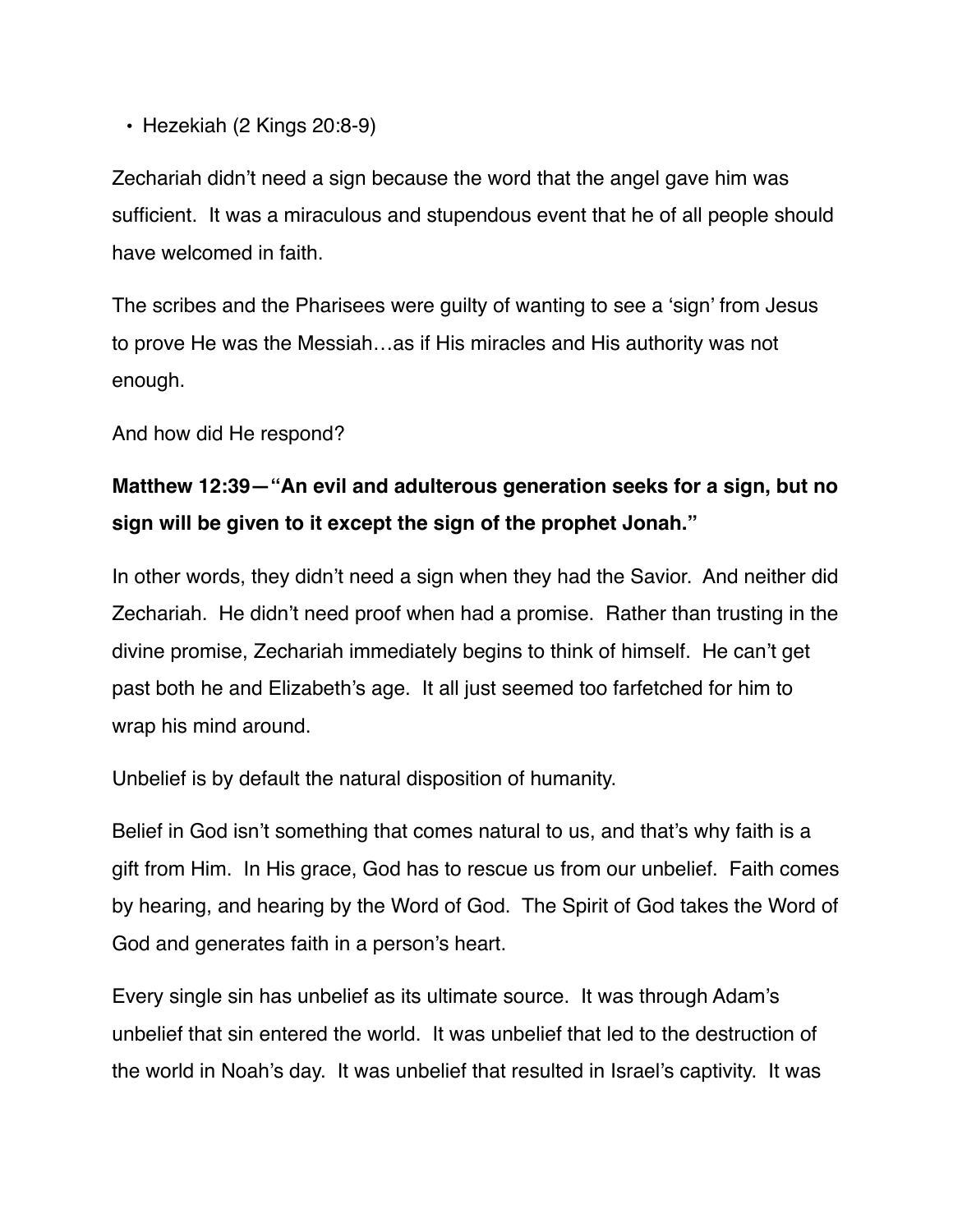unbelief that led Israel's leaders to reject Christ. And it is still unbelief that is crippling humanity.

Jesus was rejected by His hometown because of unbelief:

# **Mark 6:5-6—"And He could do no mighty work there, except that He laid His hands on a few sick people and healed them. And marveled because of their unbelief."**

Just a couple of chapters later, Mark records the account of a boy who had an unclean spirit. The boy's father brought the child to the disciples, but they couldn't do anything to help. They brought the boy to Jesus, and the father said:

**Mark 9:22-24—"But if You can do anything, have compassion on us and help us.' And Jesus said to him, 'If you can! All things are possible for one who believes.' Immediately the father of the child cried out and said, 'I believe; help my unbelief.'"**

Notice that Zechariah's unbelief draws the angel's rebuke. And as a result, he would be unable to speak until the day that the things promised were fulfilled. For nine long months, he would be unable to utter a single word.

Interestingly enough, his silence brought on by his unbelief served as an object lesson. It reflected the 400 year long silence that Israel was without a prophet.

Unbelief was the same thing that had led to Israel's long silence. Israel failed to believe God, and as a result, they lost their prophetic witness to the nations. God intended for Israel to be a 'priestly' nation that represented God to the rest of the world. Even the location where God placed them shows this to be true.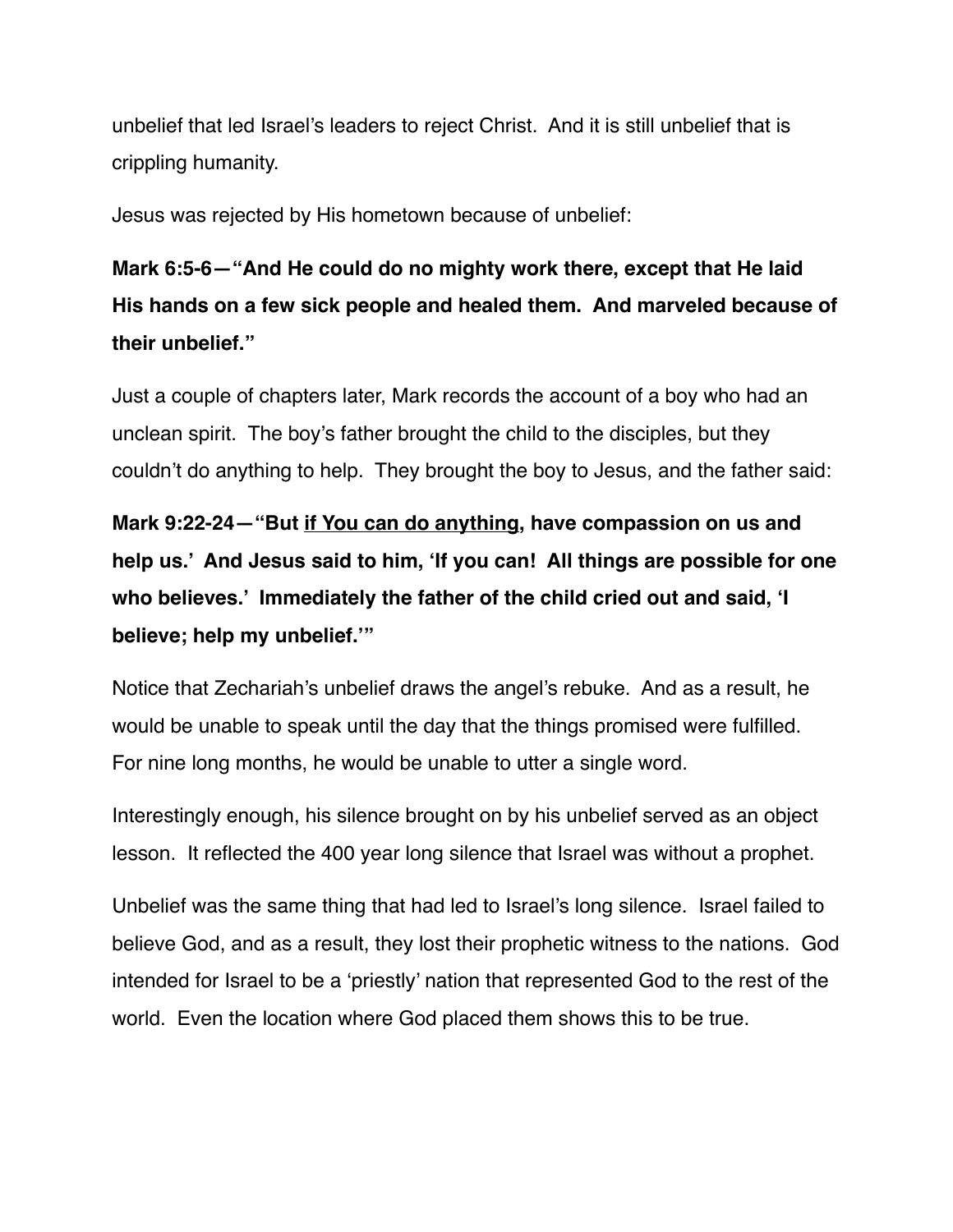Unfortunately, Israel failed to live up to this purpose. But in no way does that mean God's purposes failed. It was His plan all along to raise up a faithful Prophet and true Priest.

**Charles Swindoll***—"Luke's narrative shows Zacharias to have been a type of Israel, in that he, too, answered a priestly call but, due to wavering belief, failed to fulfill his obligations. Consequently, Israel and Zacharias endured similar divine discipline. Both endured an imposed silence."* 

God's last promise to His people before the long silence was that a forerunner would come to announce salvation. Their long dark night of silence would soon enough be shattered with John's prophetic voice. This was a promise that they were to find hope in. In a similar way, Zechariah will have to rest in the knowledge that his silence will end with the birth of his son.

Zechariah's silence should serve as a reminder to us that God's people have no voice apart from faith in God's Word.

#### **4. The POWER of an omnipotent God (1:57-80)**

Sure enough, verse 24 says that Elizabeth conceived just like the angel had said she would. Within nine months, a baby's cry was heard in their home.

God always keeps His promises, no matter how bleak our situation may seem to be. No matter how impossible our situation may seem. No matter when circumstances seem to tell us otherwise. When the baby is finally born, notice how Zechariah attributes his birth to power of God.

His agreement to the name 'John' shows that faith had replaced unbelief. Verse 64 says that "immediately his mouth was opened and his tongue loosed, and he spoke, blessing God." Look at what he goes on to say beginning in verse 67 and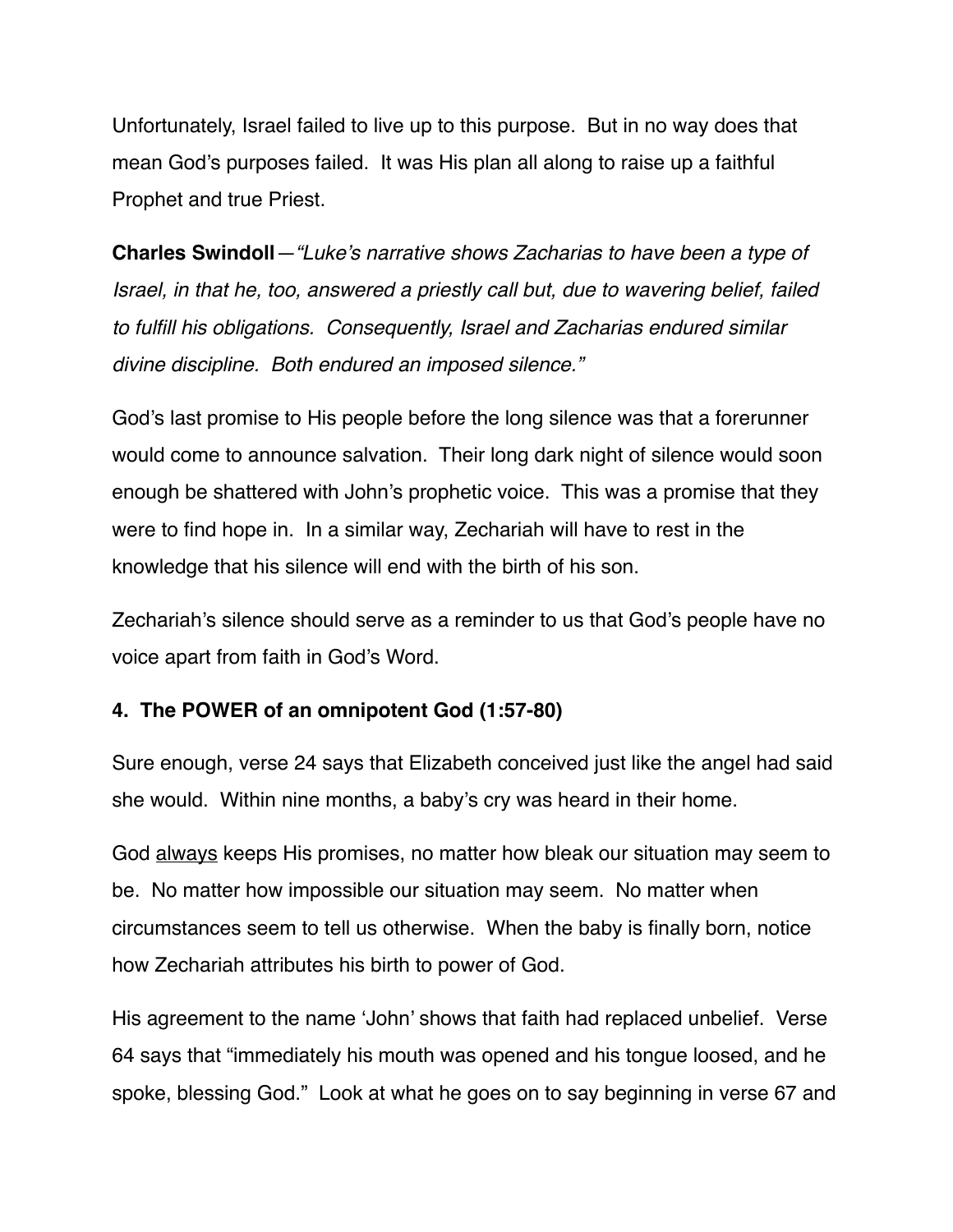how it reflects his confidence in the power of God. This passage is known as 'Benedictus' in Latin:

*67—"…Zechariah was filled with the Holy Spirit and prophesied, saying,* 

*68—Blessed be the Lord God of Israel, for He has visited and redeemed His people*

*69—and has raised up a horn of salvation for us in the house of His servant David,*

*70—as He spoke by the mouth of His holy prophets from old,*

*71—that we should be saved from our enemies and from the hand of all who hate us;*

*72—to show the mercy promised to our fathers and to remember His holy covenant,*

*73—the oath that He swore to our father Abraham, to grant us*

*74—that we, being delivered from the hand of our enemies, might serve Him without fear,*

*75—in holiness and righteousness before Him all our days."*

And then notice what Zechariah says to John, which also serves as a demonstration of his faith:

*76—"And you, child, will be called the prophet of the Most High; for you will go before the Lord to prepare His ways,*

*77—to give knowledge of salvation to His people in the forgiveness of their sins,*

*78—because of the tender mercy of our God, whereby the sunrise shall visit us from on high*

*79—to give light to those who sit in darkness and in the shadow of death, to guide our feet into the way of peace."*